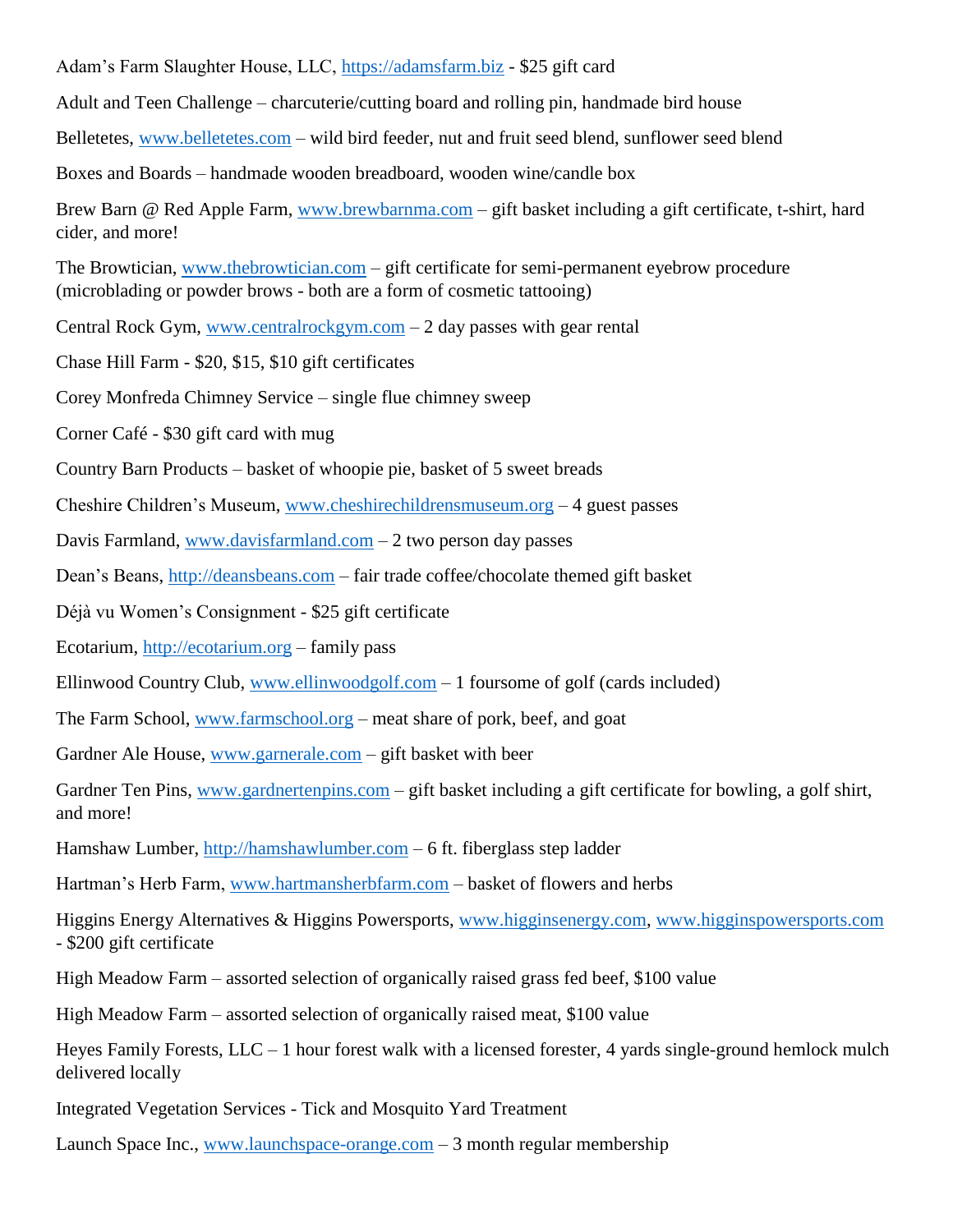- Magic Wings Butterfly Sanctuary, [http://magicwings.com](http://magicwings.com/) 2 family 4 packs
- Many Hands Organic Farm, [http://mhof.net](http://mhof.net/) organic cured ham
- Meridian Gymnastics, [http://meridiangymnastics.com](http://meridiangymnastics.com/) \$50 gift certificate
- Mulligan's Miniature Golf, [www.mulligansminigolf.com](http://www.mulligansminigolf.com/) 4 free passes
- Museum of Russian Icons, [www.museumofrussianicons.org](http://www.museumofrussianicons.org/) 4 admissions passes
- New England Fiber Arts coiled fabric baskets and mat/trivet
- Noel's Nursery \$50 gift certificate, \$100 gift certificate
- Pete's Tire Barn Inc., [www.petestire.com](http://www.petestire.com/) \$70 gift card
- Petersham Sanitary Service, [www.petershamsanitaryservice.com](http://www.petershamsanitaryservice.com/) one septic pumping
- Pet Supplies Plus \$25 Gift Card
- Quabbin Harvest, [www.quabbinharvest.coop](http://www.quabbinharvest.coop/) basket of local food and other good things
- Rainbow Crown Bakery custom set of 1 dozen (12) decorated sugar cookies, decorated cookie basket (1 dozen decorated cookies)
- Red Apple Farm, [http://redapplefarm.com](http://redapplefarm.com/) family outing certificate, pick your own ½ bushel of apples, 4 hayride tickets, and 2 cups of animal feed
- Richardson Sugar Shack 2 One (1) Quart of Locally Made Maple Syrup,
- Scrafty DIY Workshop Royalston Coordinates Sign
- Southside Grille, www.ssgrille.com \$25 gift certificate
- S&S Appliance \$50 gift certificate
- Stage Coach Restaurant \$100 Gift Certificate
- Stan's Liquor Mart \$20 gift card
- Stoney Hill Farm Horse Riding Lessons \$50 Gift Certificate
- Toadstool Bookshop, [www.toadbooks.com](http://www.toadbooks.com/) 2 \$20 gift cards
- Topsy's \$25 gift card
- Trail Head, [www.trailhead.biz](http://www.trailhead.biz/) Advanced Elements Kayak
- T.S. Mann Lumber Co., [http://mannlumber.com](http://mannlumber.com/) heavy duty ground planting bed with galvanized corners
- Valley View Farm \$25 gift certificate
- Workshop 13 \$100 Gift Certificate for Children's Art Classes
- Hand painted Owl Rock by Laurel Tavares
- Hummingbird feeder and nectar
- "Girls Night In" spa & wine package
- Himalayan Salt Diffuser & Humidifier w/ 14-pack gift set of essential oils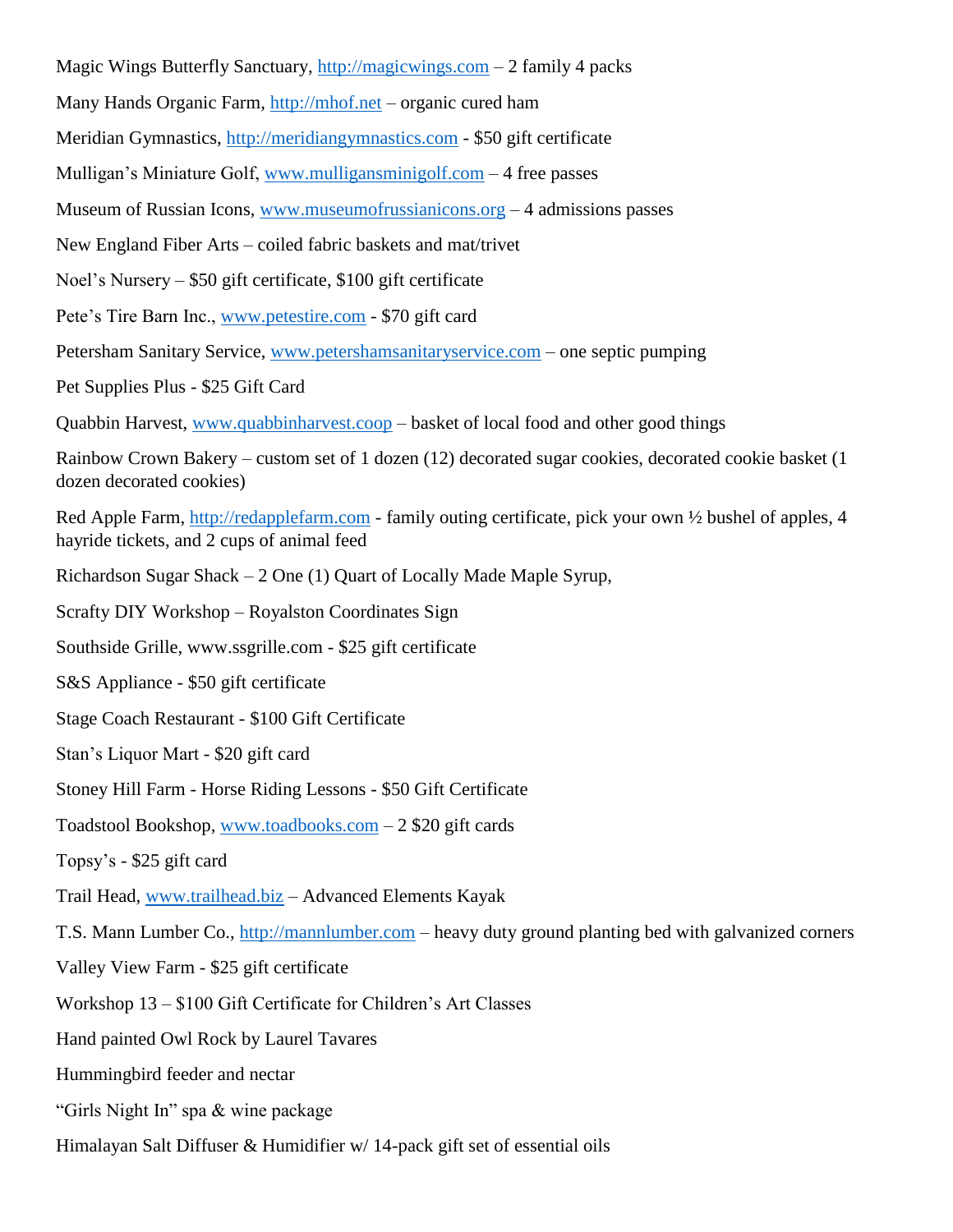Oil painting by Bonnie House BoggBag with 4 beach towels, pool floats, etc. Nature journaling basket – Nikon binoculars, watercolors, nature journal, indelible markers, bird book, paintbrush Basket of animal themed books Basket of Questioneer books Ride Safer Travel Vest Gen 5, large, black (ages 4-11 years) Dansko size 40 brown clogs Hand sewn apron w/ double pockets/reversible fabric & various kitchen items Vera Bradley Star Wars bag, blanket and bottle Two Owl Painting by Rebecca Nichols Baby Shark mini backpack Women's purple Spyder ski jacket – size 10 Multi-purpose folding cart 4 shiitake mushroom logs Nest Learning Thermostat CBD oil 4 hours of home organization paired with discussion Fine art print – title 'The Dodo' Handcrafted eternal spring wreath Soccer Package – portable Pugg goal, soccer ball and pump, shin guards Hand-crafted Shaker-style basket Eno portable double nest hammock/swing Set of children's books written by Dedie King Coffee pot and coffee gift basket Handmade tree house doll house Knitted blanket Calvin and Hobbes complete set Stained glass lamp Citizen eco-drive ladies Mickey Mouse watch Herb basket Laminated bowl – walnut & poplar